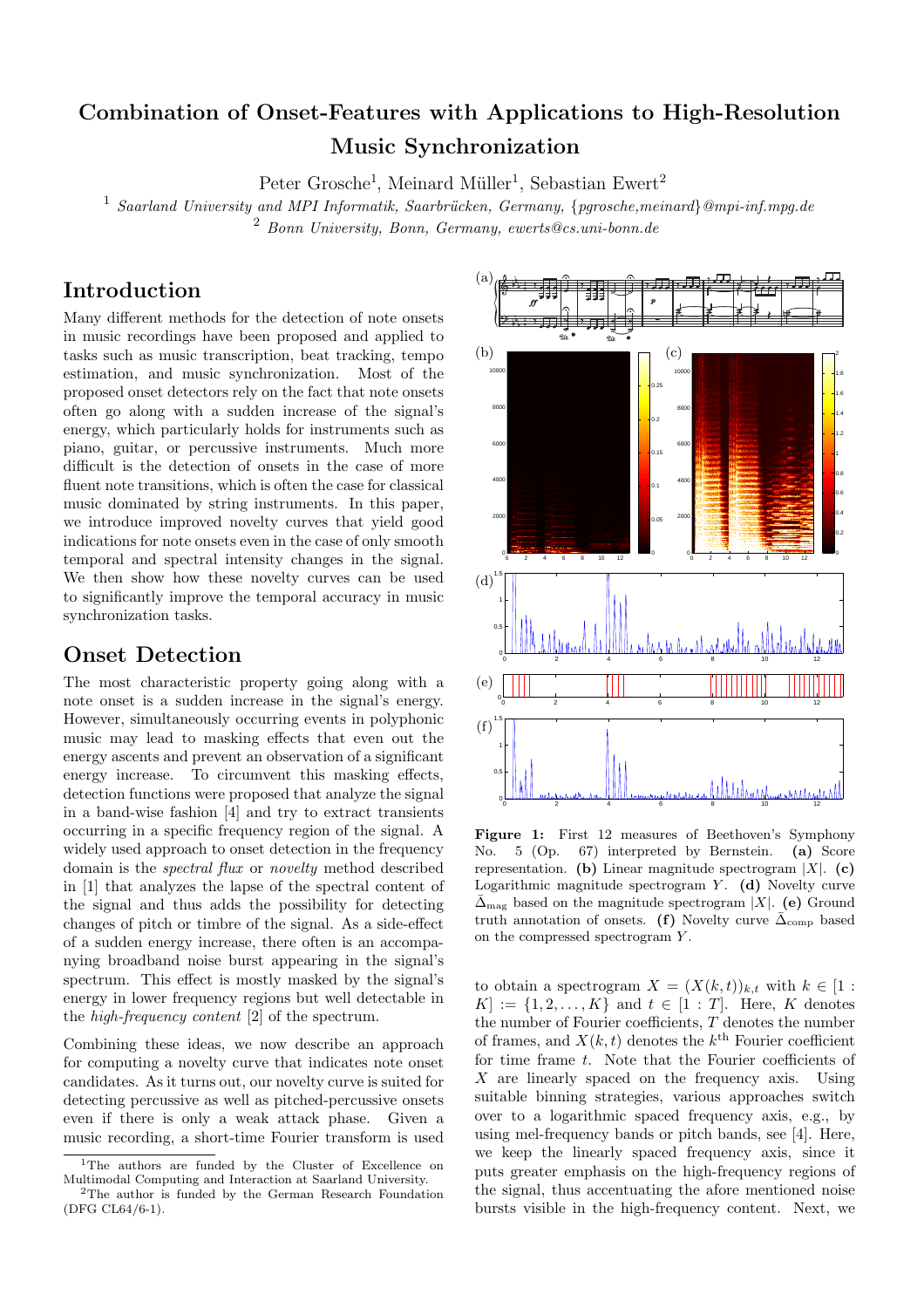apply a logarithm to the magnitude spectrogram  $|X|$  of the signal yielding  $Y := \log(1 + C \cdot |X|)$  for a suitable positive constant  $C > 1$ , see [5]. The advantages of such a compression step may be summarized as follows. First, it accounts for the logarithmic sensation of human sound intensity. Furthermore, the compression factor C allows for adjusting the dynamic range of the signal. By increasing  $C$ , the low-intensity values within the spectrogram are more and more highlighted, thus preventing a masking by high-intensity values. This effect is clearly visible in Fig. 1, which shows the magnitude spectrogram  $|X|$  and the compressed spectrogram Y for a Bernstein recording of Beethoven's Fifth Symphony. Here, the logarithmic compression enhances the clarity of the weak transients, especially in the high-frequency content. On the downside, a large compression factor C may also amplify non-relevant lowenergy noise components. In our experiments, we use the value  $C = 1000$ , but our results as well as the findings reported by Klapuri et al. [5] show that the specific choice of C does not effect the final result in a substantial way.

To compute novelty curves, one basically applies a first order differentiator to the magnitude spectrum  $|X|$  or compressed magnitude spectrum  $Y$ . More precisely, we sum up only positive intensity changes to emphasize onsets while discarding offsets. We define the novelty function  $\Delta_{\text{mag}}$  :  $[1 : T - 1] \rightarrow \mathbb{R}$  for the magnitude spectrum  $|X|$  as follows:

$$
\Delta_{\text{mag}}(t) := \sum_{k=1}^{K} \left| |X(k, t+1)| - |X(k, t)| \right|_{>0} \tag{1}
$$

for  $t \in [1 : T - 1]$ , where  $|x|_{>0} := x$  for a positive real number x and  $|x|_{>0} := 0$  for a negative real number x. To obtain our final novelty function  $\overline{\Delta}_{\text{mag}}$ , we subtract the local average and only keep the positive part (half wave rectification). The final curve is shown in Figure 1d for our Beethoven example. Similarly, we define the novelty function  $\Delta_{\text{comp}} : [1 : T - 1] \rightarrow \mathbb{R}$  for the compressed spectrum  $Y$  as follows:

$$
\Delta_{\text{comp}}(t) := \sum_{k=1}^{K} \left| Y(k, t+1) - Y(k, t) \right|_{>0}
$$
  
\n
$$
= \sum_{k=1}^{K} \left| \log \left( \frac{1 + C|X(k, t+1)|}{1 + C|X(k, t)|} \right) \right|_{>0} (2)
$$
  
\n
$$
= \log \left( \prod_{k=1}^{K} \left| \frac{1 + C|X(k, t+1)|}{1 + C|X(k, t)|} \right|_{>1} \right)
$$

for  $t \in [1 : T-1]$ , where  $|x|_{>1} := x$  for a real number  $x >$ 1 and  $|x|_{>1} := 1$  for a real number  $x \leq 1$ . From  $\Delta_{\text{comp}}$ we obtain the final novelty function  $\bar{\Delta}_{\text{comp}}$  as above, see Figure 1f.

Comparing  $\bar{\Delta}_{\text{mag}}$  and  $\bar{\Delta}_{\text{comp}}$  shown in Figure 1 clearly illustrates the benefits of the compression step. Note that the logarithmization gives higher weight to an absolute intensity difference within a quiet region of the signal than within a louder region, which follows the



Figure 2: Chroma representations of the Beethoven example. (a) Audio recording. (b) MIDI file. (c-d) Corresponding novelty curves  $\bar{\Delta}_{\text{comp}}$ .

psychoacoustic principle that a just-noticeable change in intensity is roughly proportional to the absolute intensity [6]. Furthermore, the compression leads to a better temporal localization of the onset, because the highest relative slope of the attack phase approaches the actual onset position and noticeably reduces the influence of amplitude changes (e.g. tremolo) in high intensity regions.

### Music Synchronization

As an application, we now show how novelty curves can be used for improving the temporal accuracy in music synchronization tasks. In general terms, music synchronization denotes a procedure which, for a given position in one representation of a piece of music, determines the corresponding position within another representation. Depending upon the respective data formats, one distinguishes between various synchronization tasks [3]. For example, the goal of MIDI-audio synchronization is to coordinate MIDI events with audio data. The result can be regarded as an automated annotation of the audio recording with available MIDI data.

Most synchronization algorithms [7, 3, 9] rely on some variant of dynamic time warping (DTW) and can be summarized as follows. First, the two music data streams to be aligned are converted into feature sequences, say  $V :=$  $(v_1,v_2,\ldots,v_N)$  and  $W := (w_1,w_2,\ldots,w_M)$ , respectively. Note that  $N$  and  $M$  do not have to be equal, since the two versions typically have different lengths. Then, an  $N \times M$  cost matrix C is built up by evaluating a local cost measure c for each pair of features, i.e.,  $C(n, m) =$  $c(v_n, w_m)$  for  $1 \leq n \leq N, 1 \leq m \leq M$ . Finally, an optimum-cost alignment path is determined from this matrix via dynamic programming, which encodes the synchronization result. Our synchronization approach follows these lines using the standard DTW algorithm, see [3] for a detailed account on DTW in the music context. For an illustration, we refer to Fig. 3a, which shows a cost matrix along with an optimal alignment path.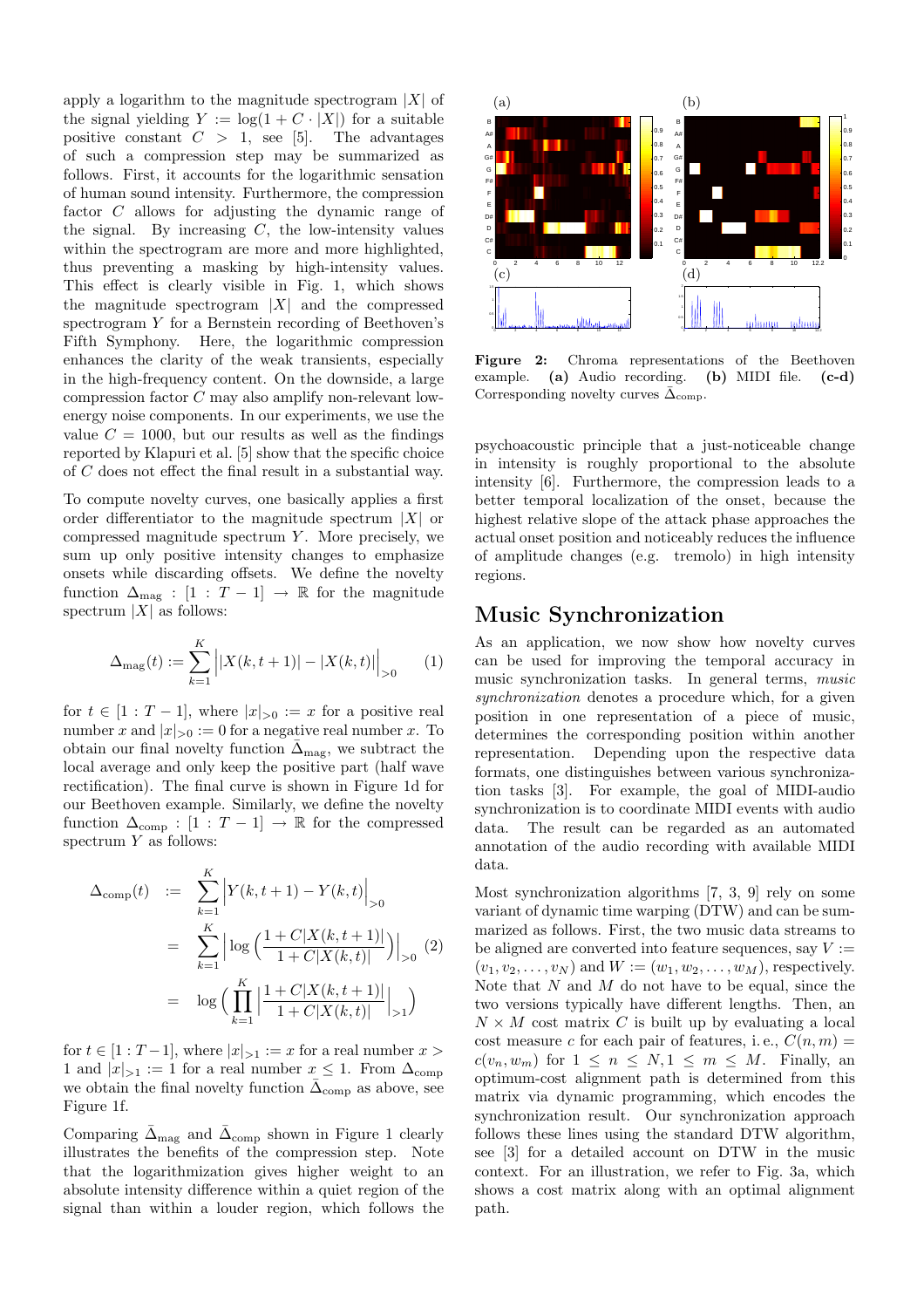

Figure 3: (a) Conventional chroma-based cost matrix  $C_{\text{chroma}}$ . (b) Cost matrix of novelty curves  $C_{\text{novelty}}$ . (c) Combined cost matrix  $C_{\text{chroma}+\text{novelty}}$ .

In order to synchronize different music representations, one needs to find suitable feature representations being robust towards those variations that are to be left unconsidered in the comparison. In this context, chromabased features have turned out to be a powerful tool for synchronizing harmony-based music, see [3, 8]. Here, the chroma refer to the 12 traditional pitch classes of the equal-tempered scale encoded by the pitch spelling attributes  $C, C^{\sharp}, D, \ldots, B$ . Representing the short-time energy content of the signal in each of the 12 pitch classes, chroma features show a high degree of robustness to variations in timbre and articulation [8]. Furthermore, normalizing the features makes them invariant to dynamic variations. For details on how to derive chroma features from audio and MIDI files, we refer to the cited literature. For our Beethoven example, Fig. 2 shows chroma representations of an audio and MIDI version.

#### Onset-Enhanced Synchronization

Using chroma features for music synchronization leads to reasonable alignment results. However, since the chroma features account only for the rough harmonic flow of a piece the temporal accuracy of alignments from purely chroma-based approaches is often not sufficient depending on the respective application and on the type of music.

To address this issue, the authors of [10] introduce a synchronization strategy that employs a combination of two cost matrices to account for complementary musical information. One cost matrix is based on conventional chroma features and the second one on chroma-based onset features. The onset features proposed in [10] are particularly designed for piano music, where certain characteristics of the piano sound are exploited. The combination of the two cost matrices leads to a significantly enhanced precision of the alignments for this kind of music. However, because of the simple energy based onset detection method, the alignment accuracy is not improved for music comprising instruments with soft onsets like strings.

Using our novelty curves, one can significantly improve the temporal accuracy of synchronization results even in the case of instruments that have a weak attack phase. Again, we combine two cost matrices. The

first cost matrix  $C_{\text{chroma}}$  is based on chroma features. Accounting for the rough harmonic progression of the two representations to be synchronized, this matrix is used to regulate the overall course of the cost-minimizing alignment path and to assure a robust synchronization, see Fig. 3a. For the second matrix, the novelty curves  $\bar{\Delta}_{\text{comp}}$  of both, the audio and MIDI file, are used, see Fig. 2c-d. The novelty curve for the MIDI file can directly be derived from the encoded onset times and velocities. The cost matrix is computed in a similar way as described in [10], where we use the Euclidean distance as local cost measure  $c$ . The resulting cost matrix  $C_{\text{noveltv}}$ , which is shown in Fig. 3b for our Beethoven example, provides a rich structure. As a first observation, note that horizontal and vertical lines in  $C_{\text{novelty}}$  of an overall high cost indicate onset positions in the two versions to be synchronized. Second, at the crossing of a vertical and a horizontal line, a small diagonal "corridor" of low cost can be found in  $C_{\text{novelty}}$  indicating correspondences of onset positions. Third, sections in the feature sequences with no onsets lead to regions in  $C_{\text{noveltv}}$  having zero cost. The purpose of this second matrix is to locally refine the alignment path without affecting the rough overall course of the alignment path.

We now combine the two introduced cost matrices to create a third cost matrix  $C_{\text{chroma}+\text{novelty}} := C_{\text{chroma}} +$  $C_{\text{noveltv}}$ , see Fig. 3c. The cost matrix obtained from the novelty curves reveals a grid-like structure of high costs, which is superimposed on top of the coarsegrained cost matrix obtained from the chroma features. The rough course of the alignment path is more or less determined by the chroma features, while the small diagonal corridors of low costs only locally regulate the alignment path to run through corresponding onset positions. Comparing the resulting costminimizing alignment paths of  $C_{\text{chroma}}$  in Fig. 3a and of  $C_{\rm chroma+noveltv}$  in Fig. 3c, one can observe a significant improvement in temporal accuracy. Especially in regions with only marginal changes of the harmonic content,  $C_{\text{chroma}}$  fails to yield a precise alignment. Here, the cost matrix  $C_{\text{chroma+novelty}}$  guides the alignment path through corresponding onset positions, thus leading to significantly improved synchronization results.